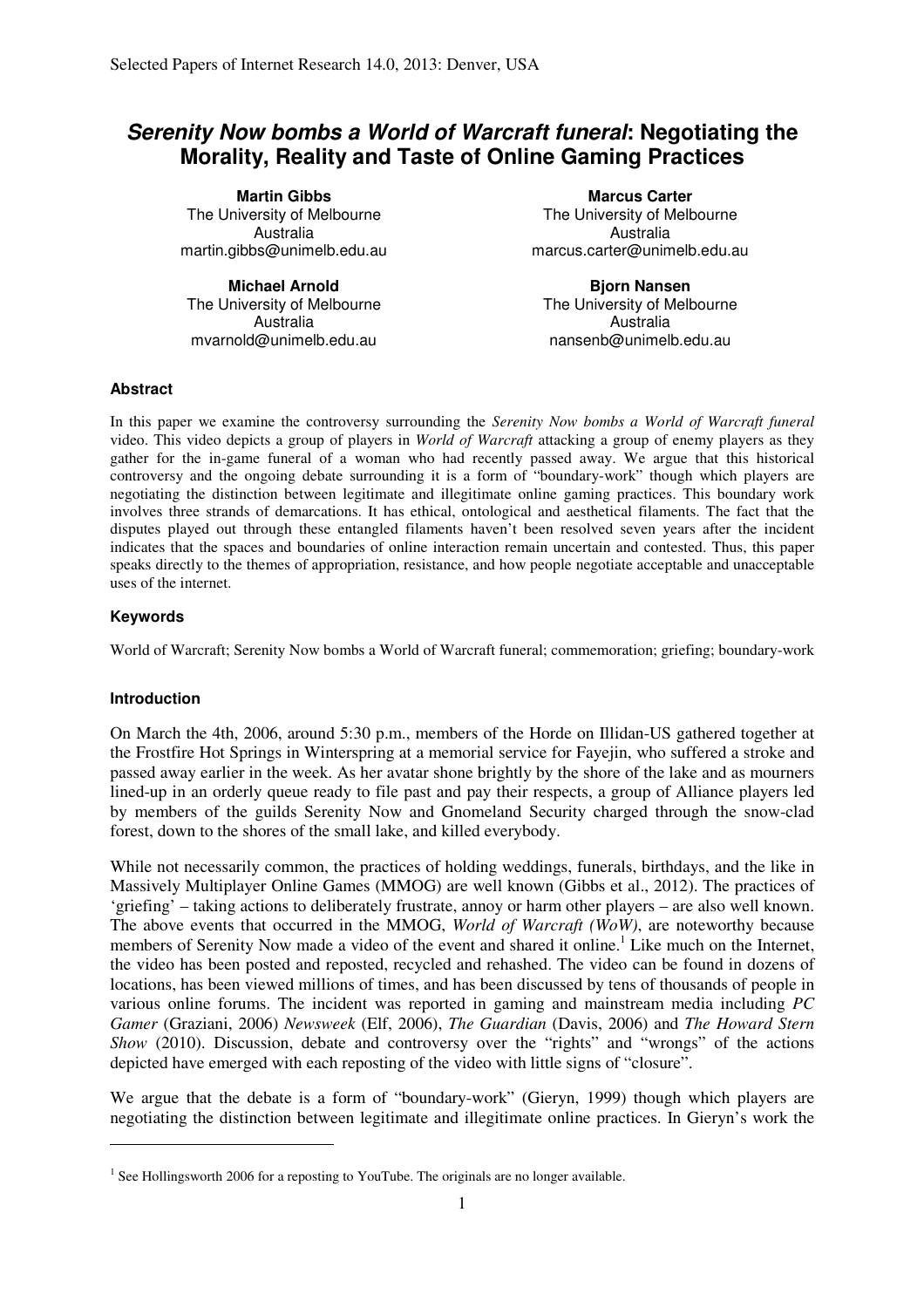term refers to the rhetorical work scientists do to demarcate science from non-science and to mark one side of the boundary as legitimate and the other as illegitimate. In this paper we use the term to refer to the rhetoric used by participants to position the activities depicted in the video as legitimate or illegitimate. This boundary-work involves three entwined filaments of demarcations: ethical, ontological and aesthetical.

## **Boundary-Work<sup>2</sup>**

Ethically, the debate concerns morally acceptable behavior in an online game and on the Internet more generally. Some argue that common decency gave the mourners the right to be *"left alone"* and that PvP rules of play should have been suspended given the gravitas of grieving and death. *"That doesn't excuse the fact that choosing to use people who are feeling real grief and are vulnerable to you because of that for your own entertainment is still pretty shitty behavior."* Others argue that serious matters such as funerals have no place in online games and that the raiders were playing the game how it should be played. "*Serenity Now were playing the game as was intended, the others are upset because they got killed as a result. Meh."*

Ontologically, participants adopt differing positions on the reality of online persons, online games, and online spaces more generally. Some emphasize the ontological personhood of the avatar; "*This is an MMO, your character is quite literally an extension of yourself"* and assert the reality of online life; *"it's a video game that deals with real people… if you don't understand that then you're ignorant".* Others argue for the artificiality of game spaces and in-game actions, and assert that as *WoW* is *"only a game*" its in-game activities are inconsequential. Others extend this argument to online spaces as a whole: *"I'm not excusing it, but some of you guys are getting far too worked up over something that happened on the Internet"*. Predictably, many argue that serious matters do not belong in games. *"Mad props to serenity now, for keeping wow what it should be, a light hearted game, not a virtual life"* and some go further to criticize the funeral for being a *"disingenuous and disgusting representation of serious real life matters".*

Aesthetically, through their rhetoric (Paul, 2009) and invective (Voorman, 2002), participants construct and position identities for themselves and others through expressions of taste and tastelessness within gaming culture. Some find the *"massacre"* reprehensible: *"You just don't do something like that and then wear it like a badge of pride if you are normal, responsible human being".* Others find the incident hilarious: *"That was brutal, in bad taste, and funny as hell though".*  Ubiquitous throughout are various forms of invective and personal abuse. Serenity Now were "*gaping assholes"* and the mourners "*sad geeks*" or some variant thereof.

### **Boundary-Play**

 $\overline{a}$ 

Considerable scholarly ink has been spilt on the incident. The incident was discussed at length on the Terra Nova blog (Combs, 2006). Dyer-Witheford and de Peuter (2009) have suggested that the exploits depicted in the video have become an important part of  $WoW$  history (p. 131).<sup>3</sup> Moral philosophers have evaluated the case and arrived at predictably moral conclusions (Goguen, 2009; Luck, 2009). Frier and Saulnier (2010) use the incident as an example of morally ambiguous play and suggest that discussion of cases like this can aid in the moral development of children and adolescences. It has been used as a case in the discussion of legal liabilities and harms in virtual worlds (Levine, 2010). Evans (2010) points to contested notions of the reality and consequences of online game spaces and suggests both groups, raiders and mourners, have an entirely valid, if conflicted, perception of the gamespace. Hutchings (2012) follows suit. Varnelis and Friedberg (2008,

<sup>&</sup>lt;sup>2</sup> All quotes are, as Phillips (2011) might say, subject to flashing neon "[sic]".

<sup>&</sup>lt;sup>3</sup> However, they wrongly describe it as "the attack by Serenity Now on a rival group, CROM." The majority of the mourners were from Fayejin's guild, Maledictions.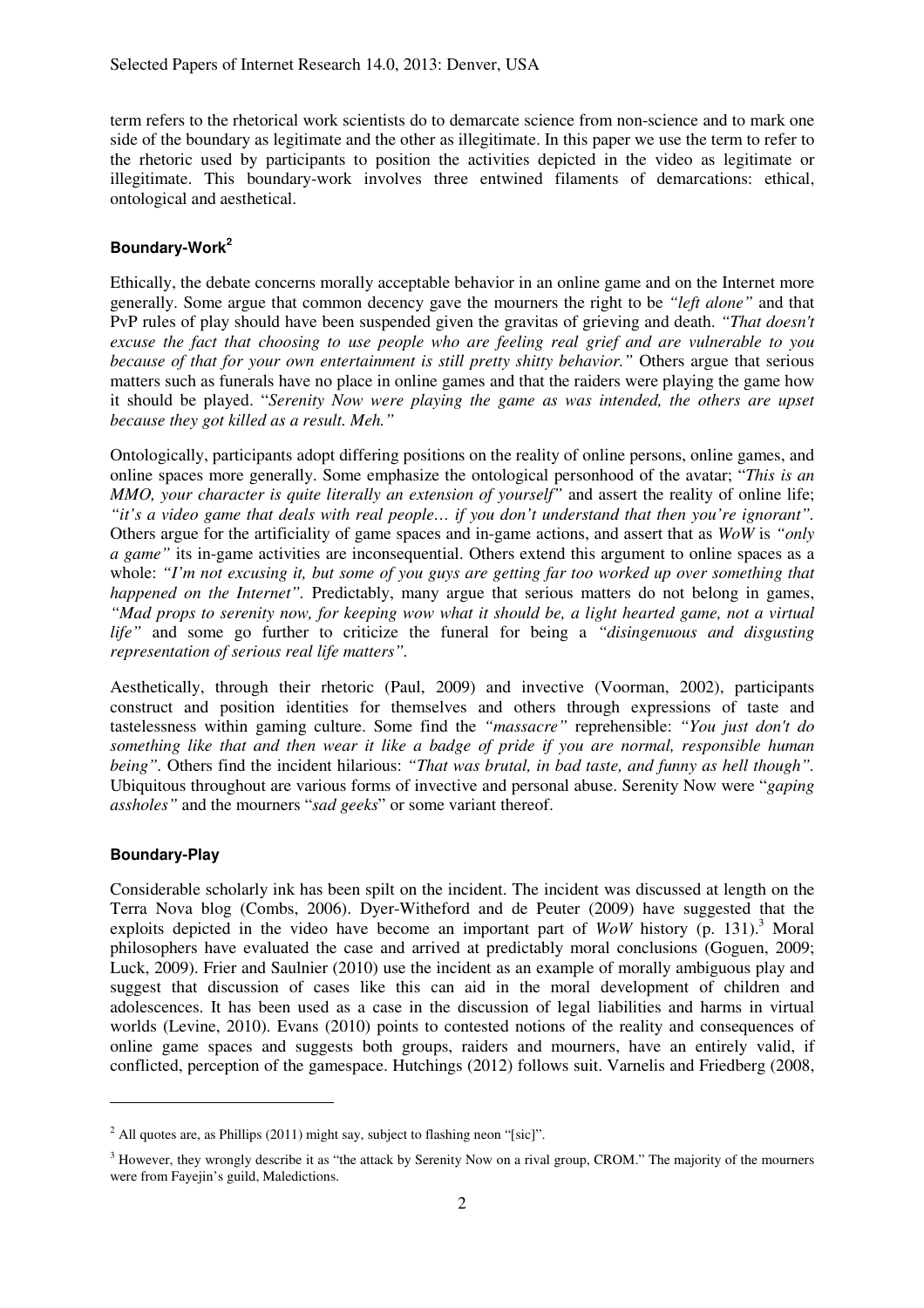p.26) suggest the debates about the video raises questions about "the moral behavior and the limits of reality in MMORPGs" but offer no answers. Heidbrink et al. (2011) argue that the controversy stems from different perception of the reality of online spaces and its suitability for ritual practice.

As the above literature and our discussion of boundary-work indicate, the incident raises many questions about the morality, reality and consequences of online actions. Ethical considerations and the ontology of personhood and the game space are thoroughly entwined. This is clear. However, a third thread in the triple helix is largely missing from the above considerations. That is, the way competing expressions of taste (Bourdieu, 1984) provides an opportunity to perform identities by celebrating and/or lamenting aspects of the incident. Boundary work around taste is thus played out according to what is identified as *"funny"* or *"sad"*, *"cheap"* or *"disrespectful"*, *"naïve"* or *"shit"*, and so on. Using such aesthetic-descriptors to express the subjectivities of taste, participants jockey for cultural position by using appeals to *"good taste"* and *"bad taste"*. These appeals establish and perform identities by marking affiliations and drawing distinctions, and in so doing gesture towards ontological and moral positions about what is real and/or acceptable. *Serenity Now bombs a World of Warcraft funeral* thus provides an important opportunity to the game community for boundary-work around the morality of online activities, the reality of online spaces and the consequences of online actions, as well as the performance of identity and cultural positioning. That this controversy has been ongoing since 2006 and has still not reached closure is a strong indication that these still remain largely unresolved and are perhaps irreconcilable.

### **Acknowledgments**

We thank the Institute for a Broadband Enabled Society (IBES) and the Australian Communications Consumers Action Network (ACCAN) for their generous support of our research.

#### **References**

- Bourdieu, P. (1984). *Distinction: a social critique of the judgement of taste*. Translated by Richard Nice. Cambridge, MA: Harvard University Press.
- Combs, N. (2006). The Price of Serenity? *Terra Nova* [Blog post]. 15 April. Retrieved from http://terranova.blogs.com/terra\_nova/2006/04/serene.html
- Davis, M. (2006). Gamers don't want any more grief: Players who abuse others in online games may soon be ostracized as virtual communities start to police their own environments. *The Guardian*, 15 June, Technology Section. Retrieved from: www.guardian.co.uk/technology/2006/jun/15/games.guardianweeklytechnologysection2/print
- Dyer-Withereford, N. & de Peuter, G. (2009). *Games of Empire: global capitalism and video games*. Minneapolis: University of Minnesota Press.
- Elf (Levy), S. (2006). Living a virtual life: is World of Warcraft a game, or is it a harbinger of virtual realities that we all might inhabit? Only a Night Elf knows for sure. *Newsweek*, 18 Sept, 48.
- Evans, M. (2010). Murder, ransom, theft and grief: understanding digital ethics in games. In D. Riha (ed) *Videogame Cultures and the Future of Interactive Entertainment*. Oxfordshire, UK: Inter-Disciplinary Press, pp. 81-89.
- Frier, N. & Saulnier, E. (2010). The new backyard: social and moral development in virtual worlds. In K. Schier and D. Gibson (eds) *Designing Games for Ethics: models, techniques and frameworks*. Hershey, PA, USA: IGI Global.
- Gibbs, M., Mori, J., Arnold, M. & Kohn, T. (2012). Tombstones, uncanny monuments and epic quests: memorials in World of Warcraft. *Games Studies* 12 (1). Retrieved from http://gamestudies.org/1201/articles/gibbs\_martin